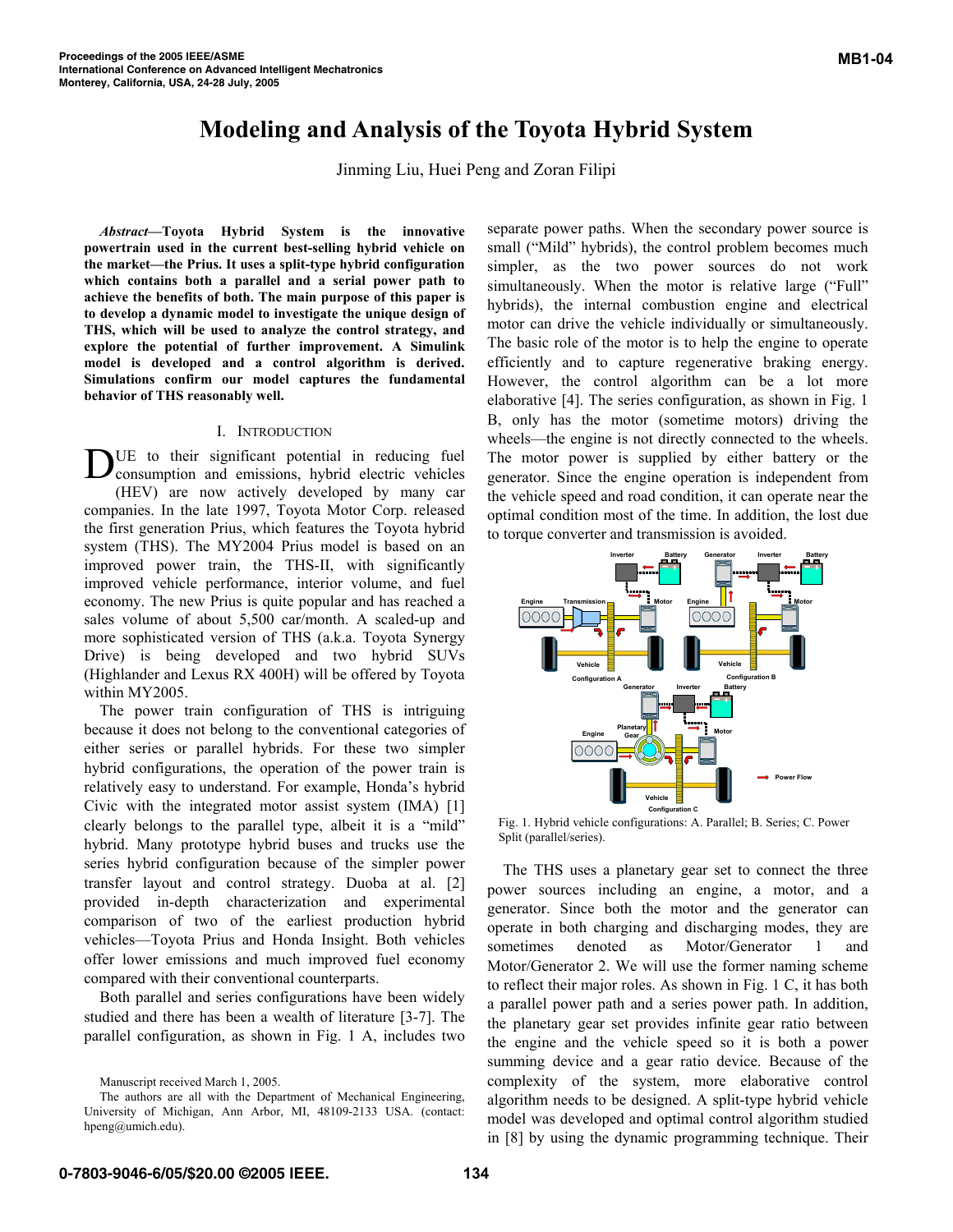dynamic model does not analyze detail component behavior. A MY2000 Toyota Prius vehicle (which was sold only in Japan) was analyzed in [9][10]. They developed vehicle models in PSAT and ADVISOR ([11][12]). Rizoulis et al. [13] presented a mathematical model of a vehicle with a power split device based on the steady state transmission performance. Despite of these early efforts, to our knowledge a complete forward-looking dynamic model including the hybrid control algorithm does not yet exist in the literature.

Based on the information on THS and the new THS-II (Muta, at al. [14]), we found that the enhancement from the first generation to second generation of THS includes improved component sizing, higher efficiency, and increased generator operating range. It appears that the power split gear set remains the same—i.e., the basic dynamic equations governing the vehicle remain unchanged. Due to the fact much more information was available about THS (e.g., [2], [9]-[12]), compared with THS-II ([14]), we decided to develop a dynamic model based on THS (and the MY2000 Prius). We believe such a model is still valuable. When detailed information about THS-II become available, a model can be easily constructed based on the same model architecture.

In summary, the main contribution of this paper is the development and analysis of a dynamic model of the THS system. Due to the fact that the planetary gear plays the central role of integrating the power devices together, we will focus around the planetary gear and derive associated dynamic equations.

#### II. DYNAMIC MODEL

Fig. 2 shows the power train configuration of the THS. The planetary gear has three nodes: the sun gear, the carrier gear, and the ring gear; which are connected to the generator, engine and vehicle, respectively. In addition, an electric motor is also attached to the ring gear, which enables direct motor propulsion and efficient regenerative braking. The power generated by the engine is transferred to the vehicle through two paths: a mechanical path and an electrical path. The mechanical path consists of power transfer from the carrier gear directly to the ring gear, which is connected to the final drive of the vehicle. Part of the engine power transfers through the sun gear. The power is then transformed to the electrical form through the generator. The power is then either pumped into the battery, or to the electric motor. Obviously, engine power going through the second (electrical) path is less efficient than the mechanical path from an instantaneous viewpoint. However, the energy stored in the battery may be used later in a more efficient manner which helps to improve the overall vehicle fuel economy.

#### *A. Planetary Gear*

As a result of the mechanical connection through gear

teeth meshing, the rotational speed of the ring gear  $\omega_r$ , sun gear  $\omega_s$ , and the carrier gear  $\omega_c$  satisfy the following relationship at all times:

$$
\omega_s S + \omega_r R = \omega_c (R + S) \tag{1}
$$

where R, and S are the radii (or number of teeth) of the ring gear and sun gear respectively.



Fig. 2. Power train configuration of the Toyota Hybrid System.

Because of the speed constraint shown in equation (1), the planetary gear, despite of the fact it has three "nodes", only has two degrees of freedom. But since there are three power devices connected to the planetary gear, three input torques, from engine, motor, and generator can all be specified independently. The rotational speeds are then calculated based on the Euler equation.



The free body diagram, with the rotational degrees of freedom shown in (conceptually) translational motions, is illustrated in Fig. 3. The planetary gear system is highlighted in the dash-line box, which shows the internal forces between the gears. The mass of the pinion gears is assumed to be small and the pinion gears simply serve as an ideal force transfer mechanism. By applying the Euler's law, we have

$$
\dot{\omega}_r I_r = F \cdot R - T_r \tag{2}
$$

$$
\dot{\omega}_c I_c = T_c - F \cdot R - F \cdot S \tag{3}
$$

$$
\dot{\omega}_s I_s = F \cdot S - T_s \tag{4}
$$

where  $T_r$ ,  $T_s$ , and  $T_c$  are the torques on the ring gear shaft, the sun gear shaft, and the carrier shaft respectively, *Ir*, *Is*, and *Ic* are the corresponding inertia. *F* presents the internal force on the pinion gear. To simplify the equations, we assume there is no viscous or Coulomb friction.

Outside of the planetary gear, the three power sources each exert a torque to their respective inertia to affect the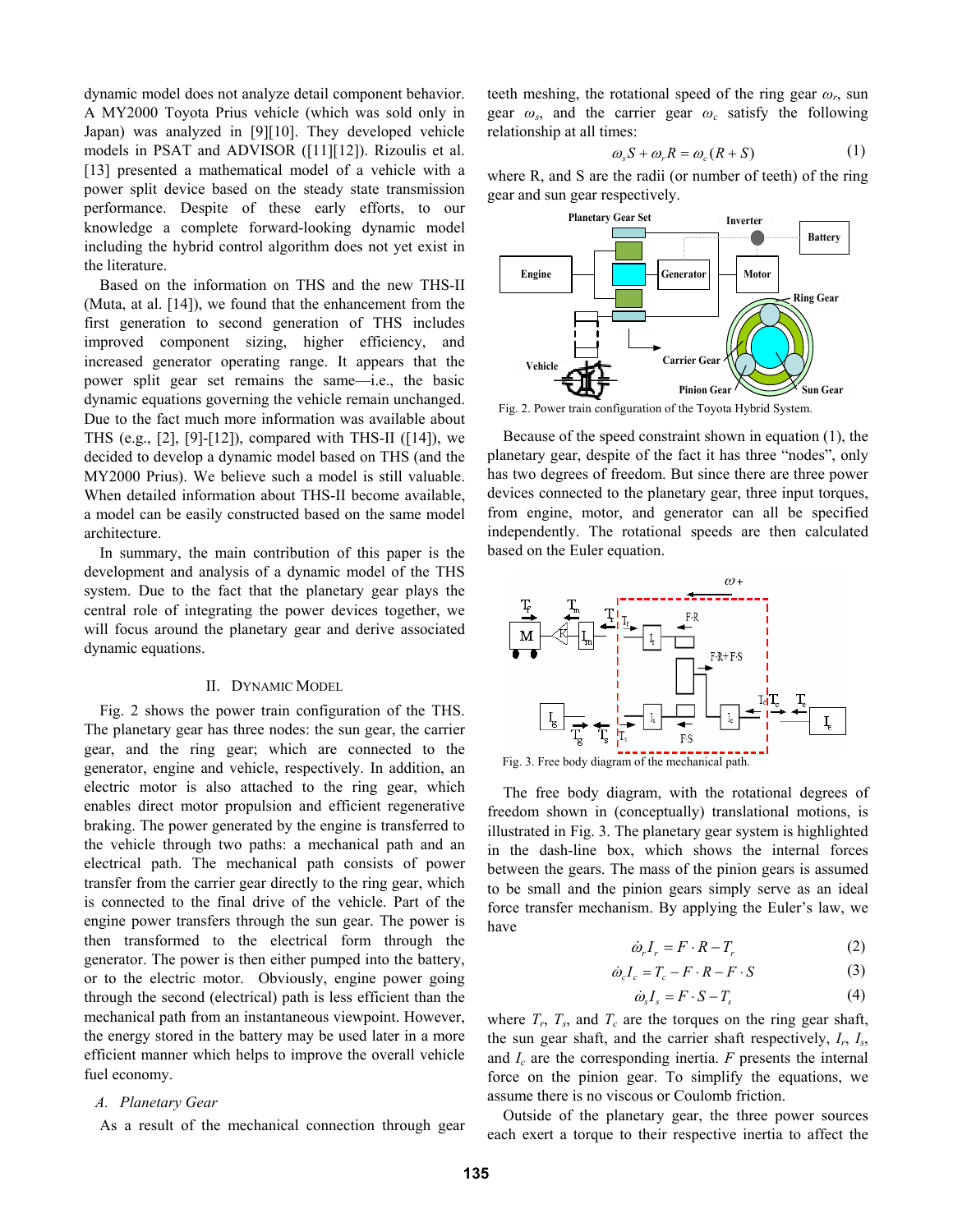motion of the overall system. It can be seen that for all the inertias, moving to the left denotes positive motion, and positive engine torque and motor torque both results in vehicle acceleration. The generator torque, on the other hand, was defined to be positive to resist the vehicle motion. In other words, a positive generator torque intends to slow down the vehicle motion and extract power from the system. For the generator inertia, the governing equation is:

$$
\dot{\omega}_g I_g = T_s - T_g \tag{5}
$$

where  $T_g$  is the input torque from the generator,  $\omega_g$  and  $I_g$  are its rotary speed and inertia. From (4) and (5), we have,

$$
\dot{\omega}_g(I_g + I_s) = F \cdot S - T_g \tag{6}
$$

Similarly, on the carrier gear shaft, the engine speed is governed by the equation

$$
\dot{\omega}_e I_e = T_e - T_c \tag{7}
$$

where  $T_e$  is the engine torque,  $\omega_e$  and  $I_{e}$  are the engine rotational speed and inertia. From (3) and (7)

$$
\dot{\omega}_e(I_e + I_c) = T_e - F \cdot R - F \cdot S \tag{8}
$$

The dynamic equation for the ring gear is more complicated because both of the load torque, motor torque, and final drive. Here we only consider the vehicle longitudinal dynamics, and we assume there is no tire slip or efficiency loss in the driveline. This will simplify the system equation but might result in slightly higher fuel economy prediction. The governing equation for the ring gear assembly all the way through the vehicle, assuming perfect mechanical linkage, becomes

$$
\dot{\omega}_r \left( \frac{R_{\text{ire}}^2}{K} m + I_m K \right) = (T_r + T_m)K - T_{fb} - mgf_r R_{\text{ire}}
$$
\n
$$
-0.5 \rho A C_d \left( \frac{\omega_r}{K} \right)^2 R_{\text{ire}}
$$
\n(9)

where  $T_m$  is the motor torque,  $T_{fb}$  is the brake torque applied by the traditional friction brake system. *K* is the final drive ratio,  $R_{\text{tire}}$  is the tire radius,  $f_r$  is the rolling resistance coefficient, and  $0.5 \rho A C_d$  presents the aerial dynamic drag resistance.  $I_m$  is the inertia of the motor. From (2) and (9)

$$
\dot{\omega}_r \left( \frac{R_{\text{line}}^2}{K} m + I_m K + I_r K \right) = (T_m + F \cdot R) K - T_{fb} \tag{10}
$$
\n
$$
- m g f_r R_{\text{line}} - 0.5 \rho A C_d \left( \frac{\omega_r}{K} \right)^2 R_{\text{line}}^3
$$

Equations  $(6)$ ,  $(8)$ , and  $(10)$  now represent the relations between the rotational motions of the generator, engine, and vehicle. Note that the motor is directly attached to the drive axle so motor speed is not a separate degree of freedom. There are four unknown variables: three speeds and the internal force on the pinion gear (i.e. force  $F$ ). Apply Eq.(1) and eliminate the internal force from the equations, we obtain

$$
\begin{aligned} &\big(\frac{I_v(R+S)^2}{RI_eK} + \frac{S^2I_v}{RI_gK} + R\big)\dot{\omega}_r = \big(\frac{(R+S)^2}{RI_e} + \frac{S^2}{RI_g}\big)T_m \\ &+ \frac{(R+S)}{I_e}T_e + \frac{S}{I_g}T_g - \big(\frac{(R+S)^2}{RI_eK} + \frac{S^2}{RI_gK}\big)C \end{aligned} \tag{11}
$$

$$
\left(\frac{R^2KI_e^j}{(R+S)I_v^j} + \frac{S^2I_e^j}{(R+S)I_g^j} + (R+S)\right)\dot{\omega}_e = \left(\frac{R^2K}{(R+S)I_v^j} - (12)\right)
$$
  
+ 
$$
\frac{S^2}{(R+S)I_g^j}T_e + \frac{KR}{I_v^j}T_m - \frac{S}{I_g^j}T_g - \frac{R}{I_v^j}C
$$
  
where 
$$
I_v^i = \frac{R_{ave}^2}{K}m + I_mK + I_rK
$$

$$
I_g^i = I_g + I_s
$$

$$
I_e = I_e + I_c
$$
  
\n
$$
C = T_{fb} + mgf_r R_{\text{tire}} + 0.5 \rho A C_d \left(\frac{\omega_r}{K}\right)^2 R_{\text{tire}}^3
$$

In the derivation above, we assume perfect gear mechanical efficiency (no loss) to simplify the derivation. This idealized assumption again might results in a more optimistic fuel economy prediction.

The vehicle dynamic components linked by the planetary gear are now presented by a two degree of freedom system. Note any two speeds are known, the one speed left will be pre-determined, and can be calculated from Eq.(1). Here we take engine speed and ring gear speed, which is directly related to the vehicle speed, as two states.

In the literature, some of the research work investigates the power split configuration with a sun gear brake [8, 15]. Since the sun gear speed is specified (zero), if a clutch installed to enable the lock-up of the sun gear, the overall vehicle system will only have one degree of freedom. The differential equation will be simplified to

$$
(I_v^{\dagger} + K I_e^{\dagger} \left(\frac{R}{R+S}\right)^2) \dot{\omega}_r = KT_m + K \frac{R}{R+S} T_e - C \qquad (13)
$$

In this case, the engine speed can be calculated from Eq.(1) with generator speed set at zero. Because no power flows through the generator, 100% of the engine power is transferred to the ring gear. Motor can still be used as a power assist element. The vehicle is turned into a parallel configuration as a special case. In addition, since the speed constraint Eq.(1) becomes

$$
\omega_r R = \omega_c (R + S) \tag{14}
$$

The planetary gear set only has one fix gear ratio between the engine and the ring gear. This implies that the parallel case can only exist in a certain vehicle speed range due to engine operation constraint. An apparent application is when the vehicle is cruising on the highway. Instead of transferring the engine power through generator to motor, at lower efficiency, directly applying the engine power to the final shafts by locking the sun gear seems a better choice. However, there is no evidence that THS implements such a design.

## *B. The electrical path*

In the electrical path, an inverter is applied to draw/store power from the battery. The battery state of charge (SOC), is the  $3<sup>rd</sup>$  state of the vehicle system. It relates the battery capacity and the current through

$$
\dot{SOC} = -\frac{I_{batt}}{C_{batt}}\tag{15}
$$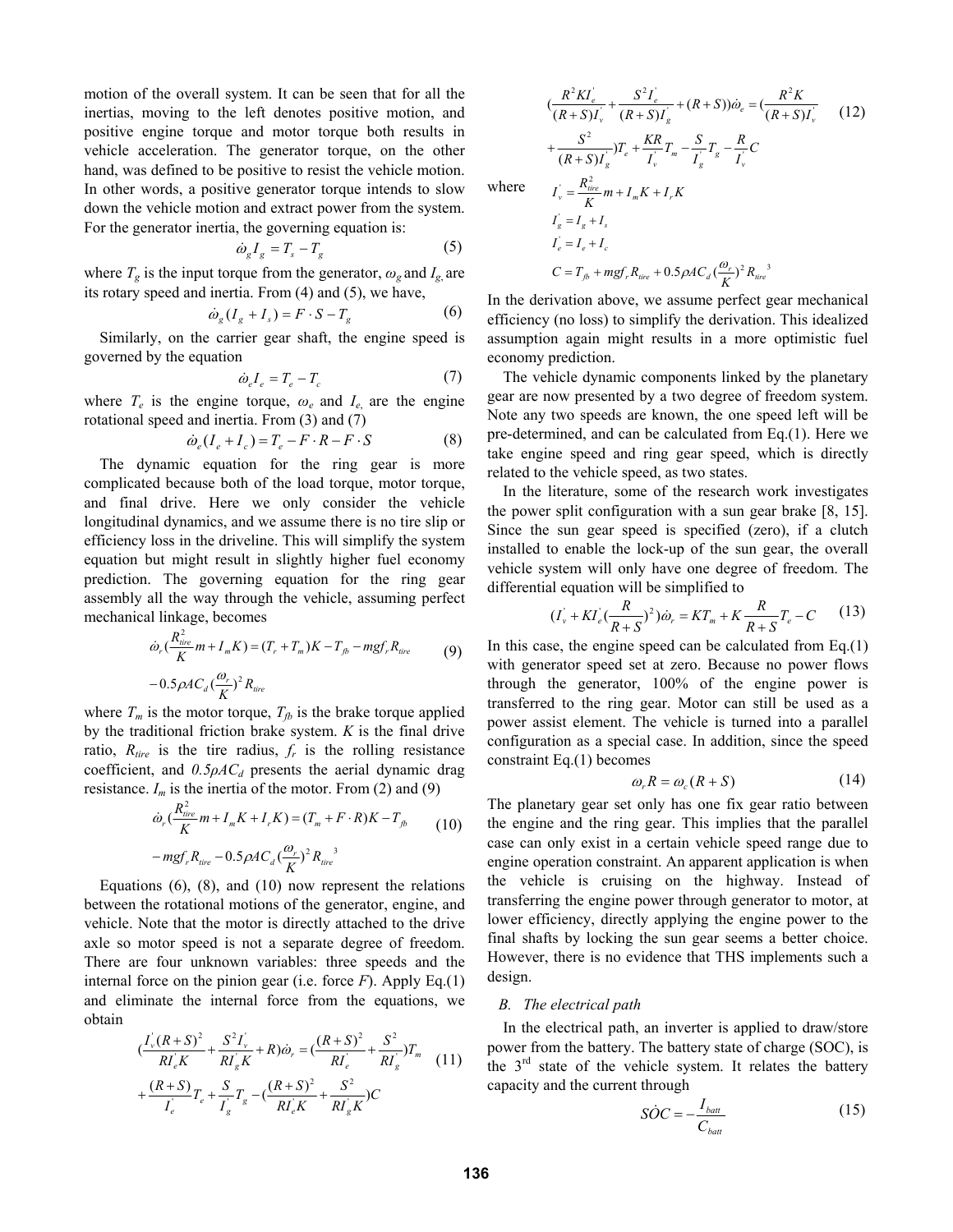where  $I_{batt}$  is the battery current and  $C_{batt}$  is the battery capacity. An internal resistance model is used, from which the battery power output is

$$
P_{\text{batt}} = V_{\text{oc}} I_{\text{batt}} - I_{\text{batt}}^2 R_{\text{batt}} \tag{16}
$$

where  $V_{oc}$  is the open circuit voltage and  $R_{batt}$  is the battery resistance, both of which are functions of SOC. Note here when  $P_{batt}$  and  $I_{batt}$  are both positive, the battery is discharged. When they are negative, the battery is charged.

Eq.(16) shows the relationship between battery current and power. However, in the vehicle simulation, we specify the motor and generator power instead of battery current, and the battery power is calculated from

$$
P_{\text{batt}} = T_m \omega_r \eta_m^{-k} - T_g \omega_g \eta_g^{-k} \tag{17}
$$

where  $\eta_g$  and  $\eta_m$  are the efficiency of the generator and the motor respectively.  $k=1$  when the battery is discharged and  $k=-1$  when the battery is charged. The signs for the motor and the generator terms are different because of the sign convention used in Fig. 3. Specifically, when the velocity and torque of the generator are of the same signs, it is generating energy. When the velocity and torque of the motor are of the same signs, however, it is consuming energy. Based on Eqs. (15)-(17), we have

$$
SOC = -\frac{V_{oc} - \sqrt{{V_{oc}}^2 - 4(T_m\omega_r\eta_m^{-k} - T_g\omega_g\eta_g^{k})R_{batt}}}{C_{batt}} \quad (18)
$$

which is the governing equation of the battery dynamics.

# III. CONTROL PROBLEM FORMULATION

Overall, equations (11), (12), and (18) present the governing equations for the three states of THS. The ring gear speed, which directly relates to the vehicle forward speed, the engine speed, and the SOC of the battery are the three states. Torques from the engine, the motor, and the generator are the three inputs. The aerodynamic drag and resistance force of the vehicle give the disturbance of the system. Here since we are ignoring gravity force and we are interested in matching the Prius performance under wide open throttle (WOT) and driving cycles—for which cases it is a common practice to assume flat roads. A multiple inputs multiple outputs (MIMO) control problem is formulated as shown in figure 4.

In Figure 4, Plant  $P(s)$  contains the dynamic model we just derived. Actuator  $E(s)$ ,  $G(s)$ , and  $M(s)$  present the relationship between the control signals and the generated torque signals. Compared to the engine dynamic  $E(s)$ , the generator G(s) and motor M(s) have much faster response. Within their working boundaries, it is reasonable to ignore the dynamics involved in the  $G(s)$  and  $M(s)$  and represent them by nonlinear algebraic look-up tables. In addition, it is obvious that Eqs. (11) and (12) present a linear relations between the speeds and input torques. If we ignore the temperature effect on the battery, the open circuit voltage can be linearized around SOC. Furthermore, it is possible to linearize the actuator behaviors, or define virtual inputs so

that the actuator mapping can be inverted. The vehicle system is then linear and can be solved by linear feedback control techniques. This linear control design and analysis will be shown in a future work.



Fig. 4. Close loop of the THS control system.

### IV. CONTROL STRATEGY

Even though a linear control approach is possible, as discussed in the previous section, the control algorithms used in many HEV prototype vehicles are rule-based. This is because of the multiple-input and multiple-objective nature of the control problem. It is intuitive that since the engine is the predominant power source—and if we can operate the engine at an efficient manner, the overall vehicle efficiency will be reasonable. This simple idea is an easy way to provide a near-optimal solution quickly, even though there is no guarantee of its closeness to optimality. For engineers pressed for time, the rule-based design strategy is a safe approach.

Hermance [16] presented the basic idea of the rule-based control logic of the THS system. Similar description can be also found in [17]. In the following, a rule-based control strategy is developed following these references to approximate the control law used in the THS.

As shown in the Figure 5, the driving force can be provided by motor and/or engine. When the power demand is low and the battery SOC is sufficiently high, the motor works individually to drive the vehicle. As the vehicle speed increases, power demand increases, or the battery SOC becomes too low, the engine will be started to supply the power. The generator cooperates with the motor to help start the engine. Within the engine operating range, its engine power will be split through the planetary gear system. Part of the power goes to the vehicle driving wheel through the ring gear. The rest drives the generator to charge the battery and/or directly supply the motor power. In other words, although the engine fully supplies the power at this stage, the power is split and executed through two paths, the ring gear to the final wheel and the generator to the motor. As the power demand keeps increasing, the engine might be stretched to operate outside of its efficient range. For those cases, the motor can provide assistant power so that the engine efficiency remains high (as long as the battery is able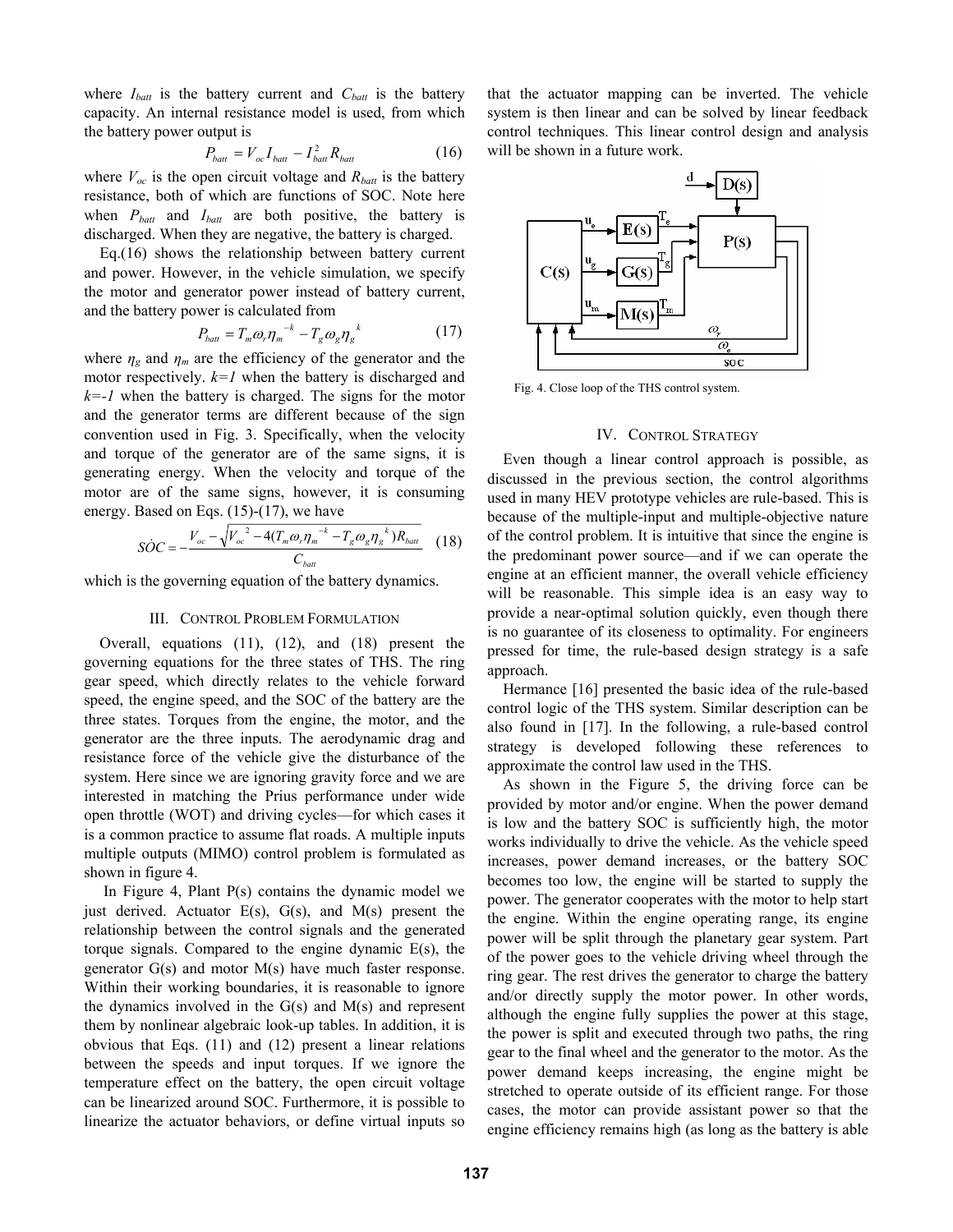to supply power).



Fig. 5. Power distribution of the Toyota Hybrid System.

When the vehicle decelerates, the regenerative control system commands the motor to operate as a generator to recharge the battery. The friction brake is used whenever the requested braking power exceeds the capability of the motor or the battery. The engine and other components in the THS are set to free-rolling. To simplify the system, the effect of engine brake is ignored. Table I summarizes the basic ideas discussed above.

| <b>TABLEI</b><br><b>RULE-BASED POWER TRAIN CONTROL STRATEGY</b> |            |               |           |  |  |
|-----------------------------------------------------------------|------------|---------------|-----------|--|--|
| Conditions                                                      | Engine     | Motor         | Generator |  |  |
| $Pd<0$ (braking)                                                | 0          | Min(Pd,Pmmax) | 0         |  |  |
| $Pd < Pev$ w/o<br>charging                                      | 0          | Pd            | 0         |  |  |
| Pev <pd<pemax<br>Or <math>w</math> charging</pd<pemax<br>       | $Pd(+Pch)$ | $Pg(-Pch)$    | $Pe-Pr$   |  |  |
| Pd>Pemax                                                        | Pemax      | $Pg+Pbatt$    | $Pe-Pr$   |  |  |

Note the power transfer efficiency is not shown in this table.

Pd = driver demand power, Pmmax = motor regenerative maximum power, Pev = electric vehicle boundary power, Pch = battery charging demand power, Pg = generator generated power, Pr= power transferred from engine to the ring gear,  $Pe =$  engine output power, Pemax = maximum engine output power, Pbatt = battery output power.

Fig.6 shows the power split block of the Simulink model for the THS. The rule-based power split control command is given in the *power management control* block. The charging power if necessary is calculated in the *battery charge demand* block. Based on the engine power demand, the engine controller calculates the optimal engine operating point and computes the corresponding engine speed. A *target generator speed* unit then calculates the generator command speed according to the optimal engine speed and the ring gear speed, which is proportional to the vehicle speed. The *generator controller* then manipulates generator torque to achieve the generator speed. In the meantime, the *motor controller* receives a torque command from the *power management control*. The motor power is supplied either through the engine generator path or the battery directly.



Fig. 6. Power split controller in Simulink.

### V. SIMULATION AND DISCUSSION

Fig. 7 shows the top level of the Simulink model for the THS system. A *Driver* model takes reference speed command from the *Driving Cycle* data file, compares it with the simulation speed of the vehicle and gives the driving command. The *Hybrid Controller* block follows the driver command to decide the power split and driving commands. Those command inputs then go to the power source components, *Engine*, *Generator*, and *Electric Motor*, which produce the actual input signals to the plant, *Planetary Gear Set & Vehicle* and *Battery*. Speeds responses are captured and feed back to the control system.



Fig. 7. THS Power train Simulink model.

All the vehicle parameters, engine maps and efficiency look-up tables are obtained from ADVISOR 2002 and [11].

In Fig. 8, the vehicle response under a launching profile, as part of the US06 driving cycle, is presented. Part (a) shows the power from the engine, motor and generator. Note the initial power is supplied solely by the motor and then the engine starts up to drive the vehicle and charge the battery. Part (b) shows the component speeds. The results agree with the experimental results reported in [2] qualitatively.